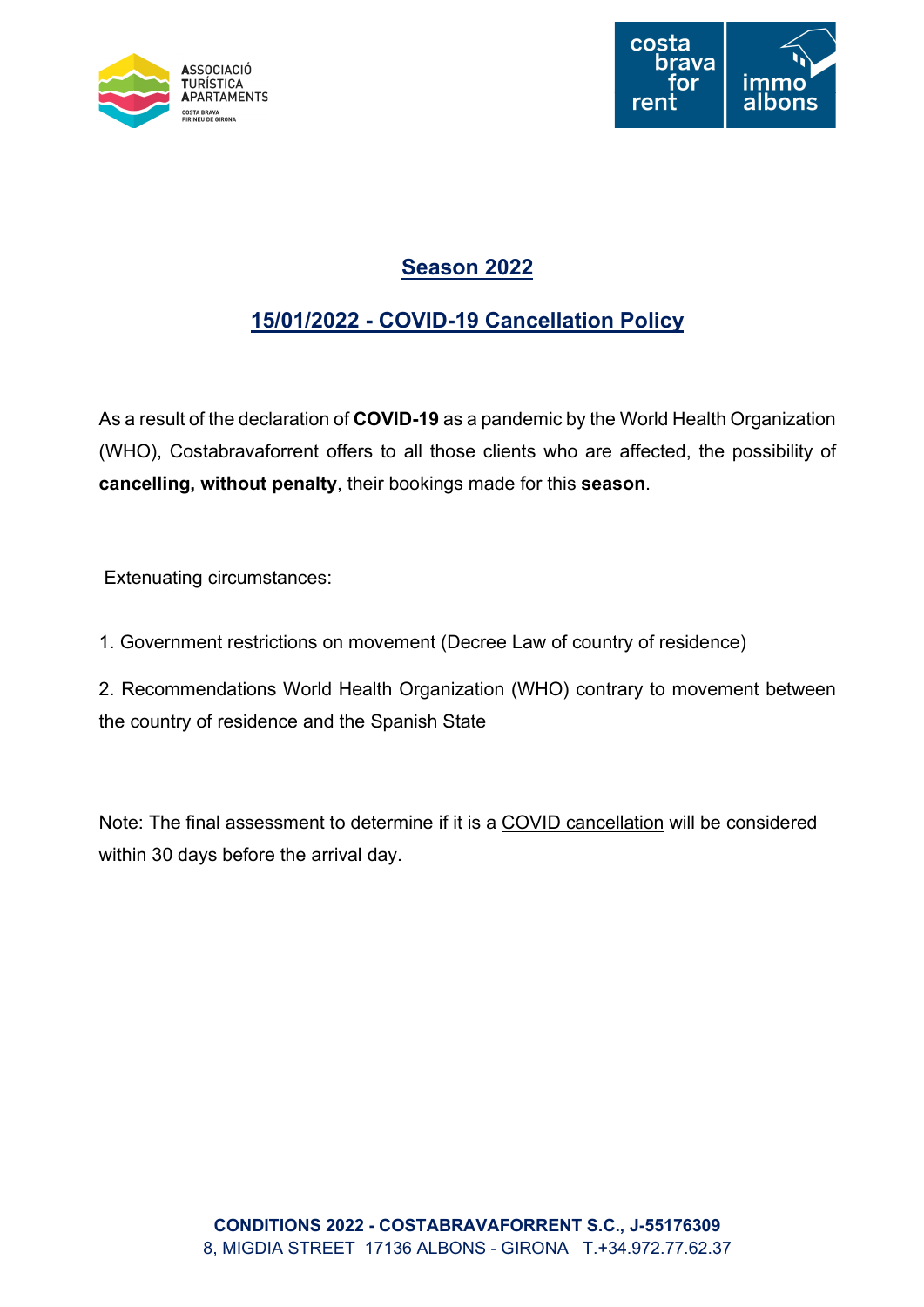



# Welcome to Costa Brava for Rent (CBFR)

## RENTAL PRICE

1.- The rental price includes, in addition to the enjoyment of the property and possible common elements, the following:

 Sheets, towels, kitchen linen and sofa cover. Internet WI-FI Basic cleaning equipment for kitchen and bathrooms (toilet paper and kitchen paper, waste bags, cleaning cloth, scorer, washing machine soap, dishwasher, and hand soap) The final cleaning services The final laundry for sheets, towels, kitchen rag and sofa cover.

For rentals less than 30 days, it also includes the normal consumption of supplies.

2.- It also includes:

 Welcome to the Costa Brava in English, French, Catalan or Spanish Instructions Manual of the equipment of the property booked Information about the town main services Tourist attractions/places of interest in Costa Brava and L'Escala Restaurants suggestions by CBFR Information on activities and visits selected by CBFR 8/7 Advice 8/7 Maintenance Assistance

- 3.- You can also request:
	- Travel Cot Without extra cost Baby chair **Baby chair Baby chair** Without extra cost
	-

 (Note: This optional or extra equipment must be requested by email when booking. Otherwise, CBFR cannot guarantee its availability)

| Daily or weekly cleaning service | Prices on request |
|----------------------------------|-------------------|
| - Daily or weekly laundry        | Prices on request |

(Note: These services can be arranged upon arrival)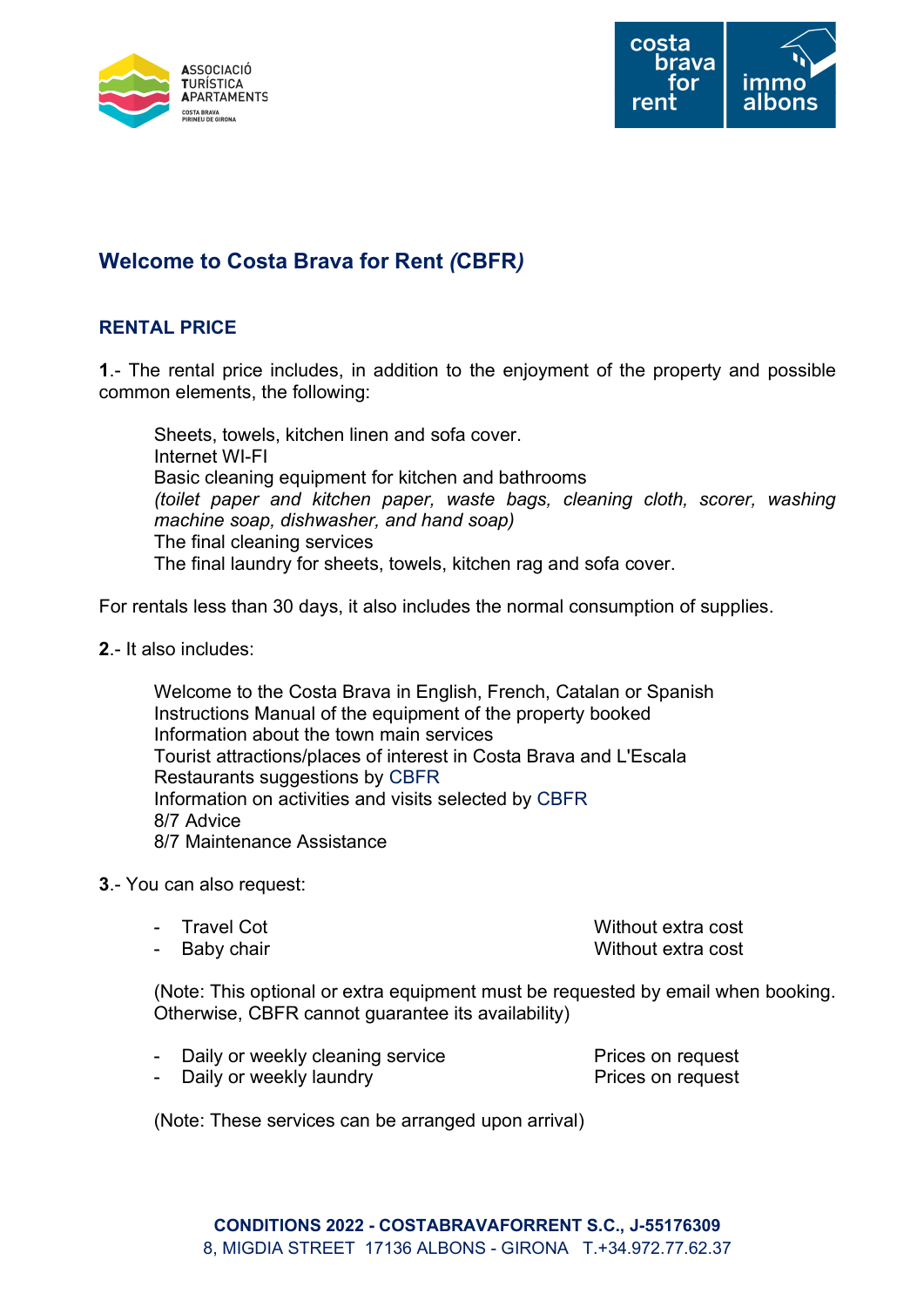



## PROPERTY BOOKING PROCESS

- Payments. It is needed to make two advanced payments:
	- 1.- Advanced payment of 30% of the rental price when booking. Payment Methods:
		- Online in our site WEB
		- Bank transfer to Costabravaforrent SC
		- Payment button. We send you a link to pay online with a credit card.

2.- Advanced payment of the 70% remaining, 30 days before your arrival. Payment Methods:

- Payment button. We send you a link to pay online with a credit card.
- Bank transfer to Costabravaforrent SC

The data needed to make a bank transfer to Costabravaforrent SC are:

| IBAN:    | ES30 00492794362214128687                         |
|----------|---------------------------------------------------|
| SWIFT:   | <b>BSCHESMMXXX</b>                                |
| Holder:  | Costabravaforrent SC                              |
| Bank:    | Santander Bank                                    |
| Address: | Ave Maria Avenue, number 15 17130 L'Escala-Girona |
|          |                                                   |

Please send the bank transfer clip to info@costabravaforrent.com. Do not forget to specify the dates of your arrival and the name of the property.

- Late bookings. In cases where the booking is made within 30 calendar days before the check in, the Advanced Payment will be made for the 100% of the rental price.
- Cancellation insurance. We recommend hiring a travel cancellation insurance. You can do it, if you wish, on the home page in our website.
- Booking confirmation. Your reservation will be confirmed when CBFR send you an email confirming the reception of the first advanced payment.
- Information. The booking confirmation email will provide you the information concerning your booking and the arrival procedure.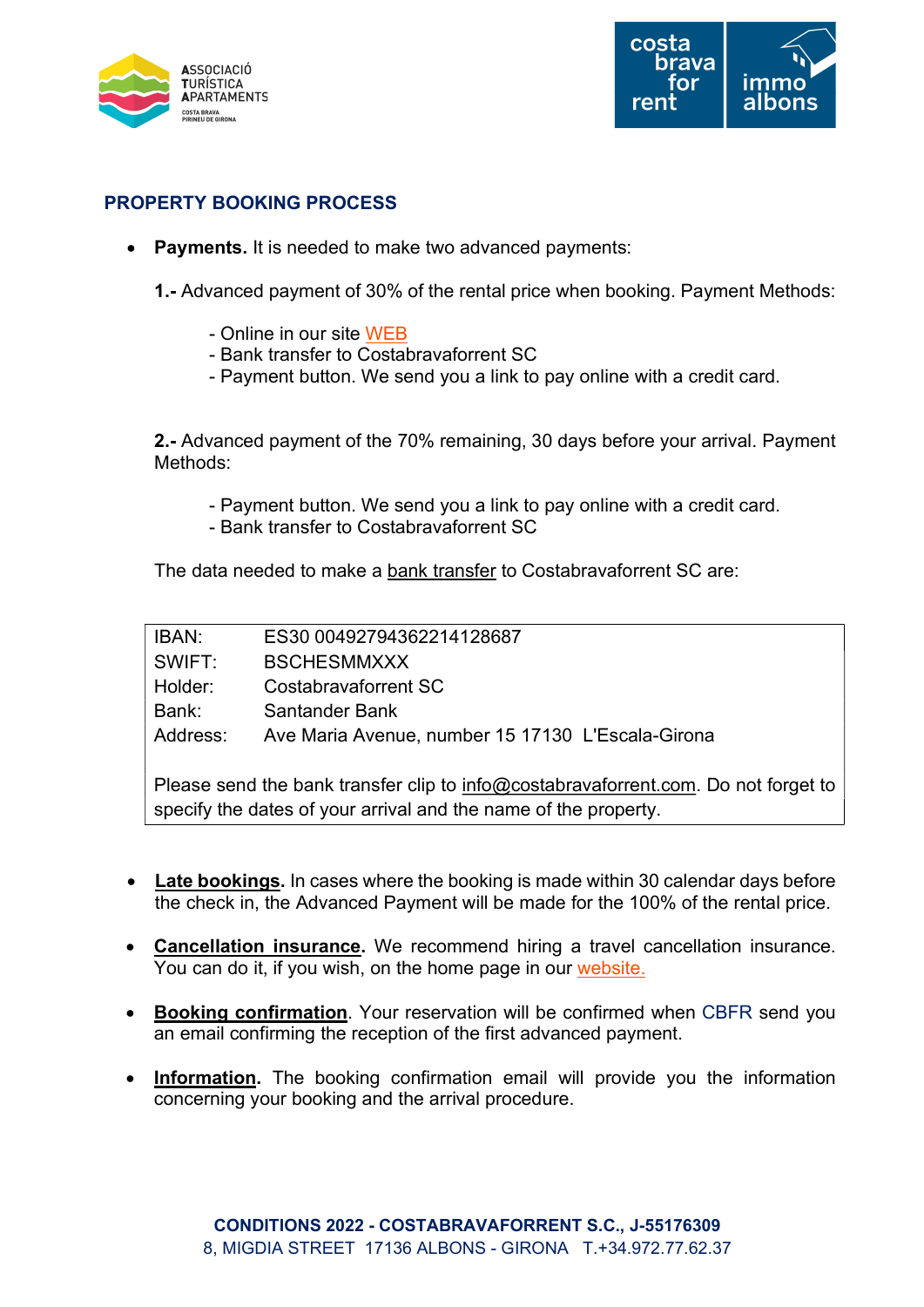



#### CLIENT CANCELLATION POLICY

- Writing notice. The customer who wants to cancel his reservation must notify it in writing, by email.
- Date of entry. The date of cancellation will be the date of entry of the notification sent by the client.
- Cancellation fees. Cancellations fees are calculated over 100% of rental price according to the notification's arrival date (N.A.D.). The % that will be applied on the rental price will be:

 30% When the N.A.D. is more than 40 days before the check in. 70% When the N.A.D. is from 40 to 15 days prior the check in. 100%When the N.A.D is within 15 days before the check in.

#### CBFR CANCELLATION POLICY

• If CBFR be unable to provide the client the property he has booked, CBFR will notify the customer by offering another property with similar features. Failure to agree will be refunded the full amount paid.

#### DEPOSIT & GUARANTEE

On arrival you will be required to provide a valid credit card number in order to ensure the property and its contents are returned in good condition

Please note that by accepting our Terms and Conditions, you agree that any damages caused by you or your party will be charged in your credit card, as well as the amount referred to the management costs of any incident caused.

CBFR will manage the incidents and will communicate the work carried out and the invoices attended to. All communication will be made by email to the address you have provided us.

Upon arrival at the property, you have 8 hours to inform CBFR of any incident or claim that you deem relevant. You can inform CBFR by email (info@costabravaforrent.com), WhatsApp, SMS or in person at its office.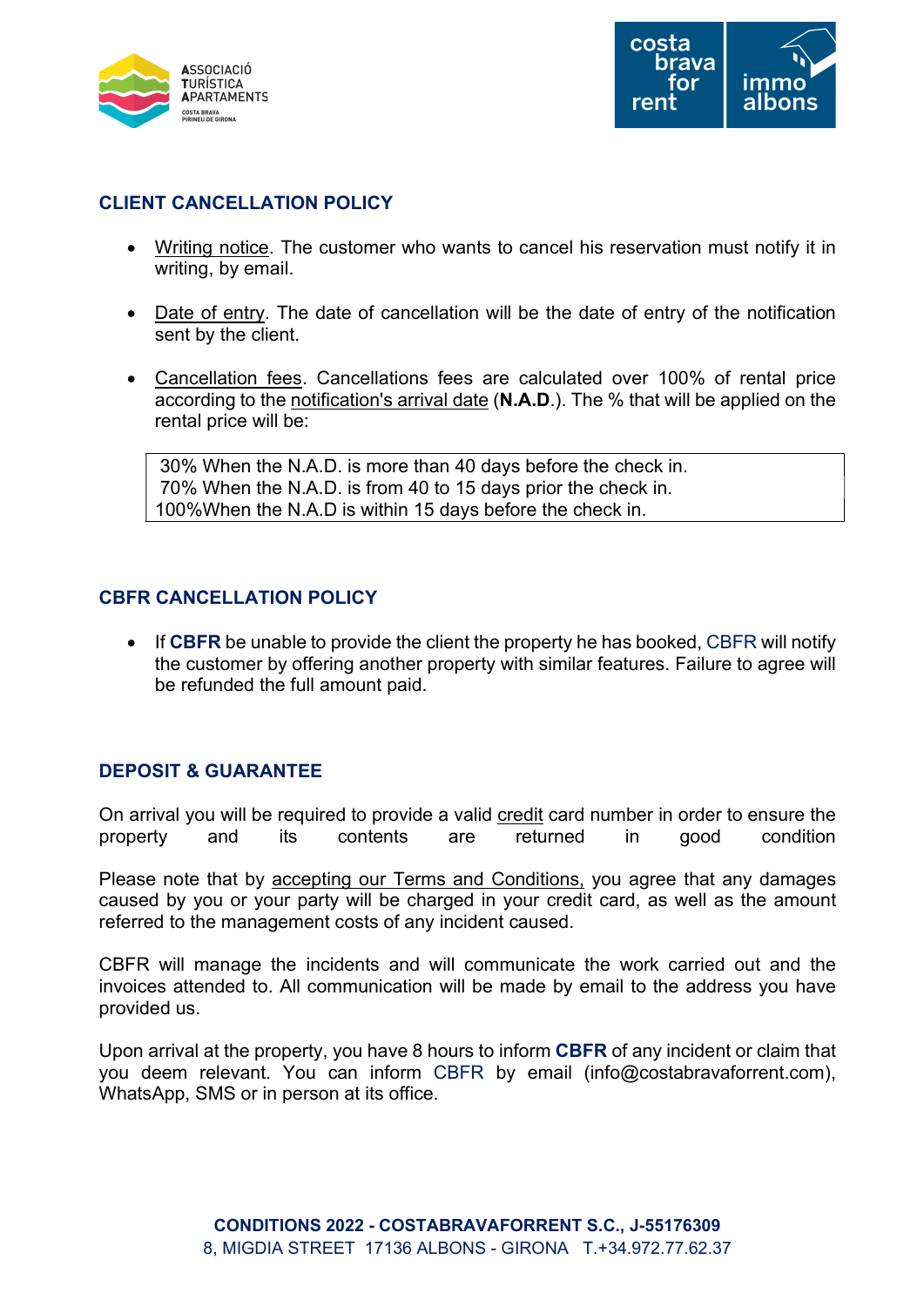



#### NUMBER AND IDENTITY OF GUESTS

- Once CBFR confirms receipt of the 1st payment, you must provide us with a copy of the passports or identity documents of all elderly and minor guests.
- **CBFR** will provide this personal data to the Autonomous Police in order to comply with the Article 12.1 of the Organic Law 1/1992 about the protection of citizen security.
- The number of quests using the property must not exceed the assigned number, except in the case of children under 3 years. In the event of any infringement of the aforementioned obligations, CBFR at its sole discretion shall have the right to ask the client to leave the property, and the client will not have the right to any kind of compensation.

#### ARRIVAL

Preparing for arrival

- Along with your booking confirmation, CBFR will provide you the details of its office as well as the telephone and the email address of your host.
- Please announce your host the expected arrival time and any other information deemed appropriate.

The day of arrival

- Arrival procedures will be carried out at the CBFR office.
- Welcome is between 5pm and 9pm.
- Early arrivals. Please contact your host to check if it is possible to arrive earlier.
- Late arrivals. Your host will also welcome after 9 pm, if you communicate it in advance.

#### DEPARTURE

Departure from the property

- Departures must be before 10AM. Any unauthorised departures after 10AM will be punished.
- You must bring the keys to the CBFR office, where a member of their team will collect them.
- Early departures. If you like leave the property before 8am, your host will explain you the way.
- Late departures. If you like a later departure, please ask to your host if it is possible and the cost.
- Taxi service. Please ask for this service if you need it.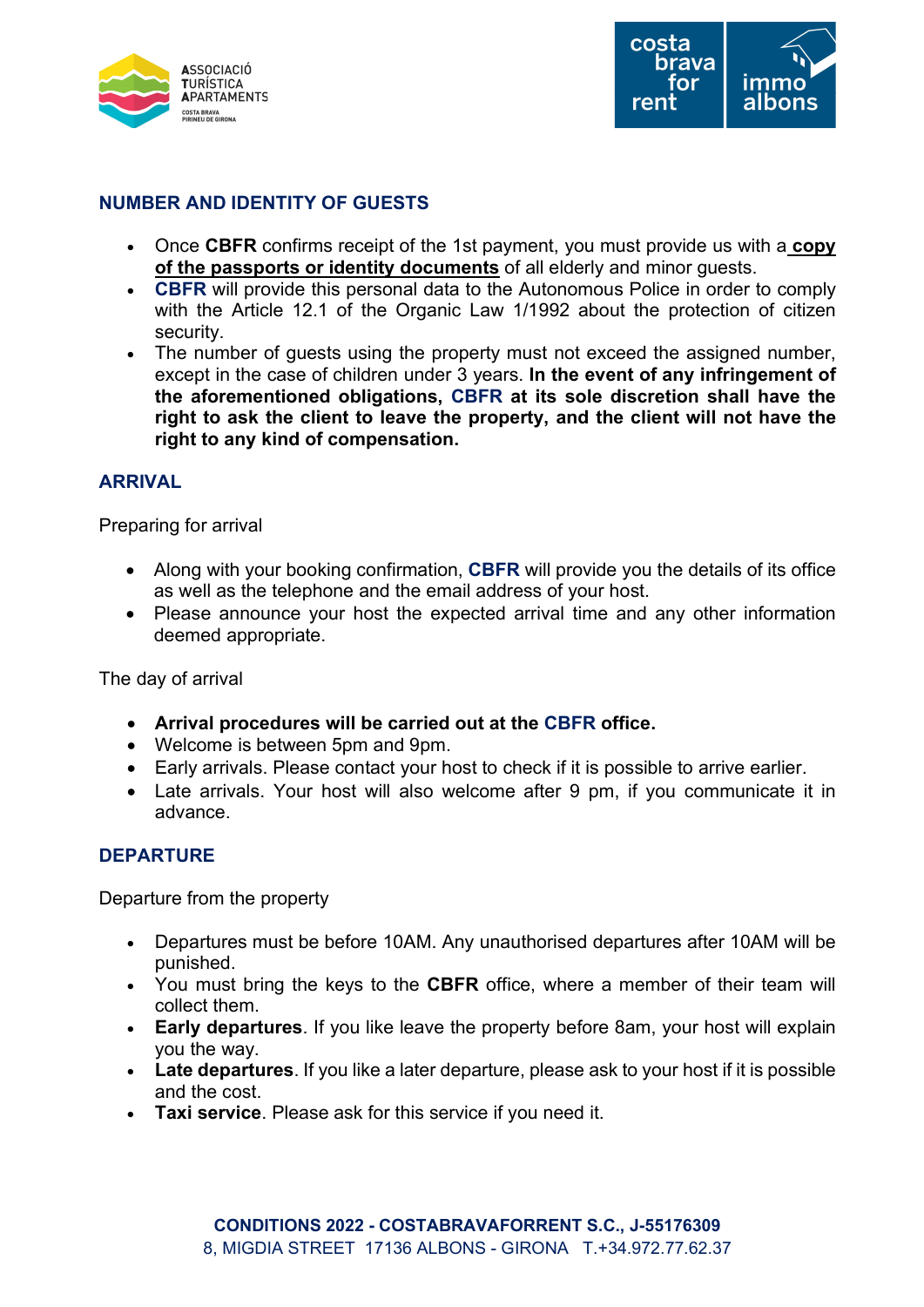



How should you leave the accommodation?

- The day of departure you must leave the accommodation in reasonably clean conditions (swept and tidy).
- Sheets should be removed and left folded on the beds and towels in the bathtub.
- The kitchen must be ordered with the dishwasher empty and clean dishes.

• You should throw the rubbish to the containers before leaving the accommodation. Remember: organic, plastic, paper, glass and waste.

• In case of accommodations with board games, we ask you to leave them also ordered.

• The economic penalty for not complying with these regulations shall be equal to the normal cost of cleaning its accommodation.

At the expiration of the contract, the lessee is obliged to vacate the house, leaving empty of personal objects and available to the lessor. The failure to leave the property in a timely fashion will require the tenant to meet by way of penalty, the amount corresponding to three times the daily income corresponding to the rate published on the Web of CBFR, payable for weeks due to the free availability of housing by the landlord that be independent and therefore compatible with the exercise by the landlord of the legal actions required to obtain the forced eviction.

## **PETS**

- Not all the accommodations accept pets. Ensure before to book your accommodation.
- When enable, they will be accepted only under request and express writing approval. In case of acceptance, there will be a surcharge of 20€ when the accommodation is an apartment and 40€ when it is a house. Furthermore, in these cases, CBFR reserves the right to request an Additional Guarantee to the deposit, in cash and up to 300€.

## **BEHAVIOUR**

- It is essential to respect the rest of neighbours. Celebrations after midnight are strictly prohibited.
- Parties are forbidden. The use of the property and its environment for any kind of party is expressly forbidden.
- Celebrations. The client must obtain express authorisation from CBFR if they wish to hold a celebration with a number of attendees which is superior to the capacity of the property.
- Breach of agreements. Failure to comply with this Regulation, CBFR reserves the right to ask the client and any attendees accompanying them to leave the property without being entitled to any kind of future compensation. This will also lead to the loss of rent paid and the refundable security deposit or Additional Guarantee.